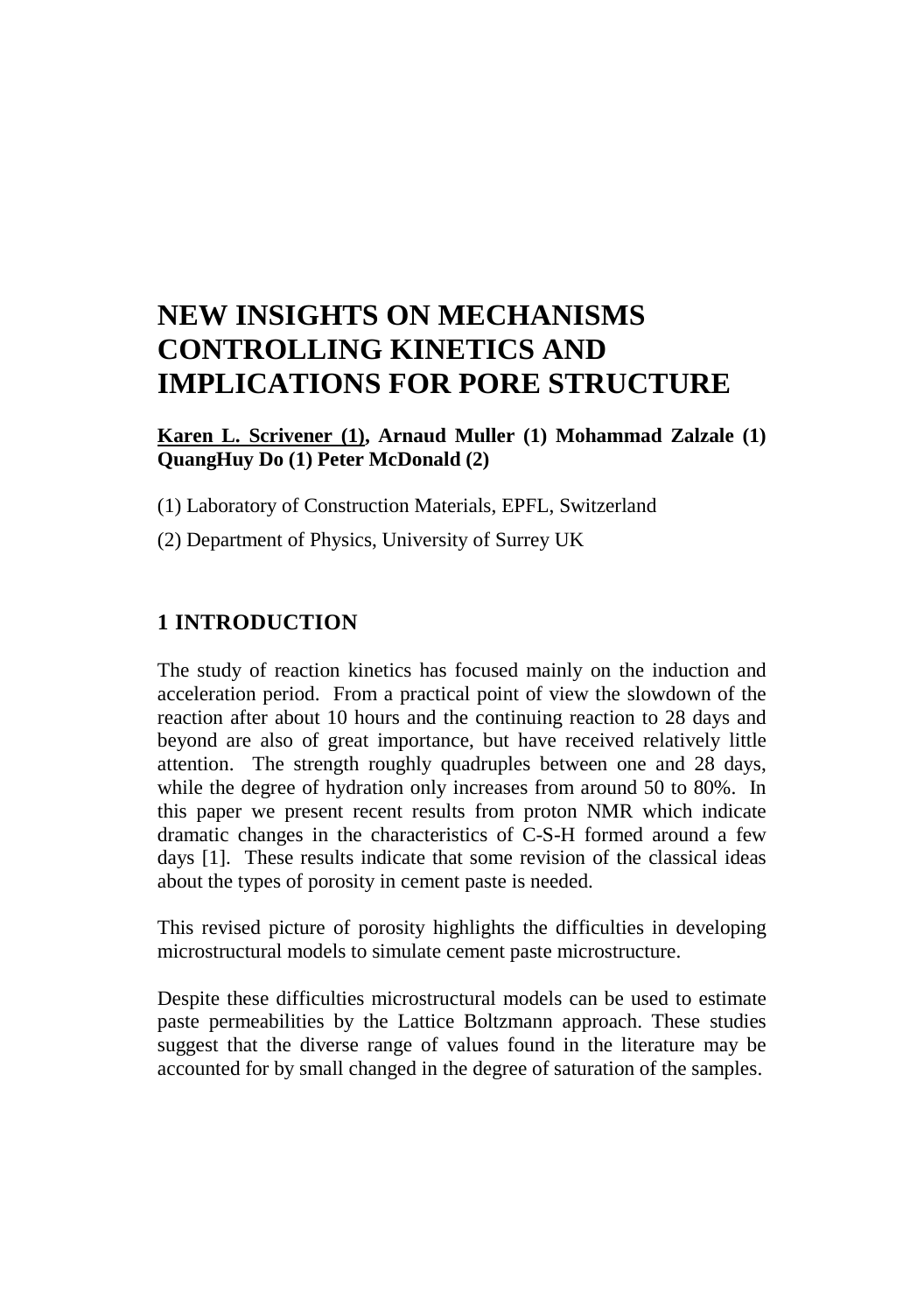#### **2 PROTON NMR MEASUREMENTS**

Proton NMR is a powerful technique as it uses water, an intrinsic part of the structure of cement paste, as a probe. This means that the structure can be characterized without any particular sample preparation (e.g. drying) and that many measurements can be obtained from the same sample during the course of hydration. This technique has been used to study the evolution of pore structure for some years (as reviewed in 2), but only recently has a methodology been developed to quantify all the water present. This means that the amounts of water in different locations can be identified unambiguously and combined with mas and volume balance equations to derive the composition and density of the C-S-H phase. The details of this methodology are presented in [1, 3]. During hydration the water is partitioned into four clear locations:

1. "Crystalline" bound water in calcium hydroxide and aluminate containing phases (e.g. ettringite)

2. Water between sheets of C-S-H

- 3. Water in the "gel" pore of C-S-H
- 4. Water in capillary pores

Figure 1 from [1] shows the evolution of these different populations over time for a sealed sample of white cement paste at a water to cement ratio of 0.4.



Figure 1 - Evolution of different populations of water for a paste of water to cement ratio 0.4 sealed cured. From [1]

The relaxation times, related to size in the case of the sheet and gel water, quickly stabilize to constant values values around 1 and 3 nm respectively. The amount of **water filled** capillary water quickly decreases, but so does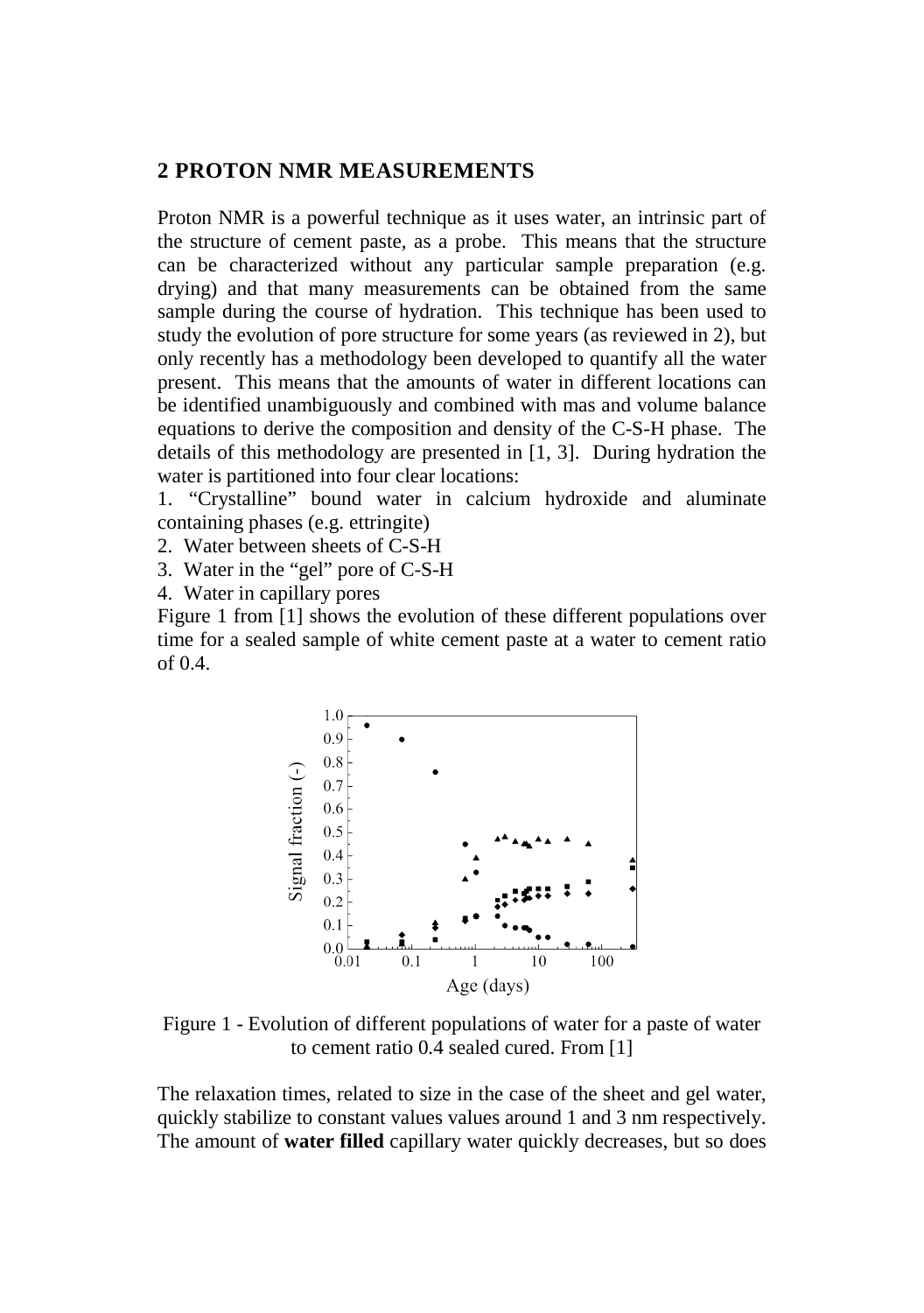their size. Around 2.2 days the amount of water in capillary pores is about 10% of the original amount and their size is only 8-10 nm. From this point, we call the remaining capillary porosity "interhydrate" pores as we think is corresponds to the narrow gaps between growing "needles" of C-S-H, seen in SEM and TEM micrographs.

Up to this point the amounts of C-S-H sheet water and gel water grow in parallel, but after this point the amount of gel porosity stabilizes even though the amount of sheet water and calcium hydroxide continue to increase. This indicates that C-S-H formed from this point forms in a different way.

The inevitable consequence of this is that the average density of the "bulk" C-S-H containing gel pores increases as described and calculated in [1].

The results from proton NMR can be used to draw a modified version of the Powers-Brownyard model of the evolution of the different phases with hydration, Figure 2. At high degrees of hydration the volume repartition agrees well with that proposed by Powers-Brownyard. However it is seen that the evolution of gel porosity with degree of hydration is not linear. It increases more rapidly at low degrees of hydration.



Figure 2 - Evolution of volume fractions for a paste of water to cement ratio 0.4 sealed cured. From [1]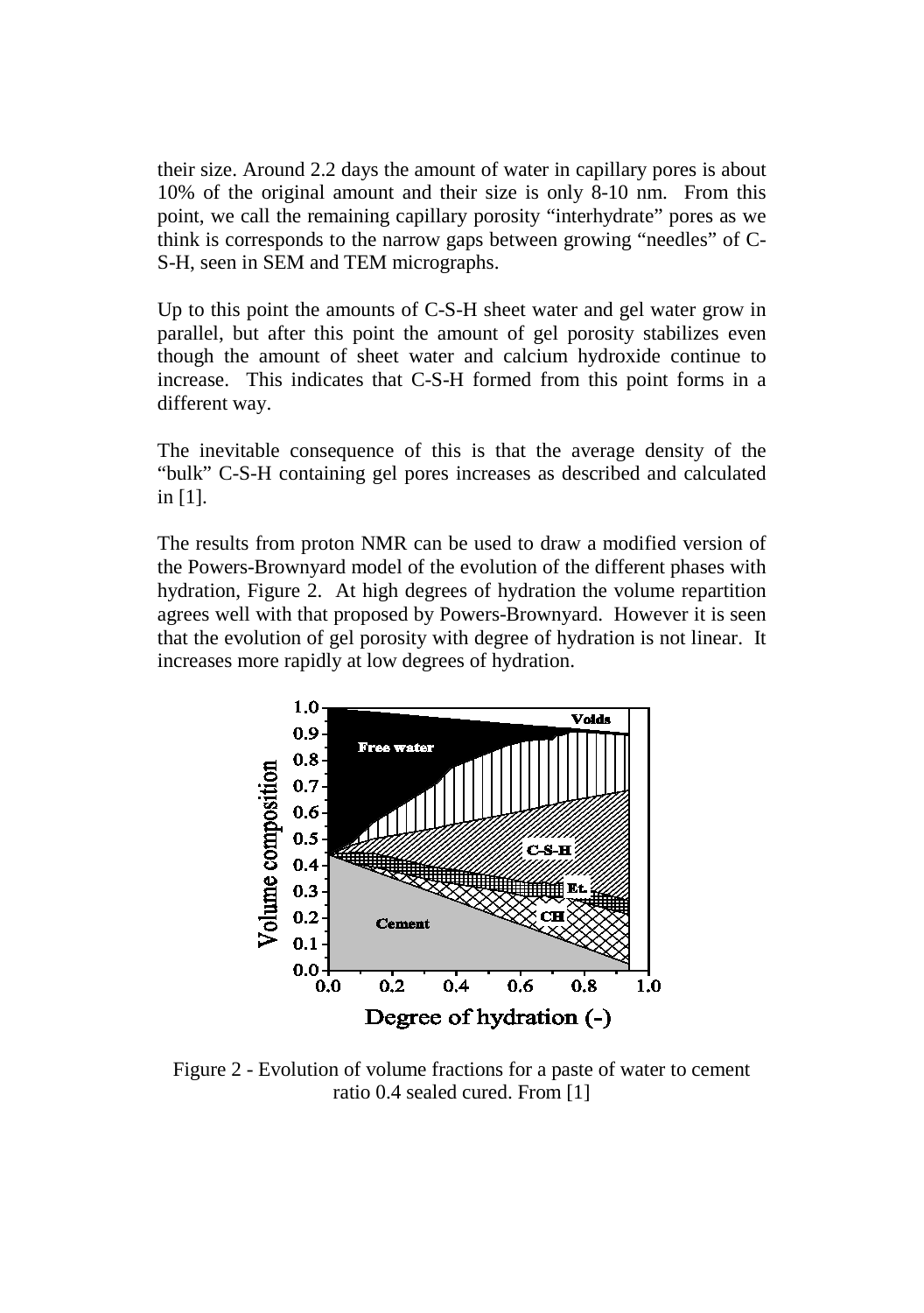## **3 MICROSTRUCTURAL SIMULATION**

Several groups have tried to develop models to simulate the microstructure of cementitious systems as a basis for understanding structure property relations. In our group we have worked on a vector representation of the particles in the microstructure (*µic*), which allows a realistic size distribution of cement to be modeled  $\ll 1$  um to 60 um, around 3 million particles in a  $100 \times 100 \times 100 \mu m^3$  box in a few hours on a desk top computer). Despite the ability to represent all the cement particles there is still a problem to characterize pores down to a small enough size after hydration. Progress in computational methods now allows us to describe pores down to 5 nm in size in the *μic* model. Despite the possibility to capture very small pores and to simulate the distribution of pore entry diameters – such as produced in a Mercury intrusion experiment, the pore structure from the simulation is quite different from the experimental MIP results. As described in [4] this discrepancy can best we explained by a "roughening" of the surface of the C-S-H which is entirely consistent with the results from proton NMR as described above.

## **4 SIMULATING WATER TRANSPORT**

It is well known that water transport underlies most degradation phenomena in cementitious materials. For this reason there is great interest to be able to model water transport from the cement paste microstructure. This is a great challenge as the dimension of a representative volume element for the paste microstructure is of the order of 100 μm, while we now see that the water filled capillary porosity is dominated by pores around 8-10 nm in size. Even if such a complex microstructure can be represented the flow of water through it then poses new questions.

To look at this process we have started to use the lattice Boltzmann approach for solving problems of fluid dynamics in the context of cement model microstructure [5]. The LB method can be regarded as a microscopic approach from which the macro-dynamics emerge. Previous application of lattice Boltzmann approaches to cement overestimated the water permeability by several orders of magnitude [5,6,7]. One of the main causes of this over overestimation is that the conventional LB method can handle only two types of nodes: (1) pores with free fluid flow and (2) solids where the no-slip boundary condition is usually applied.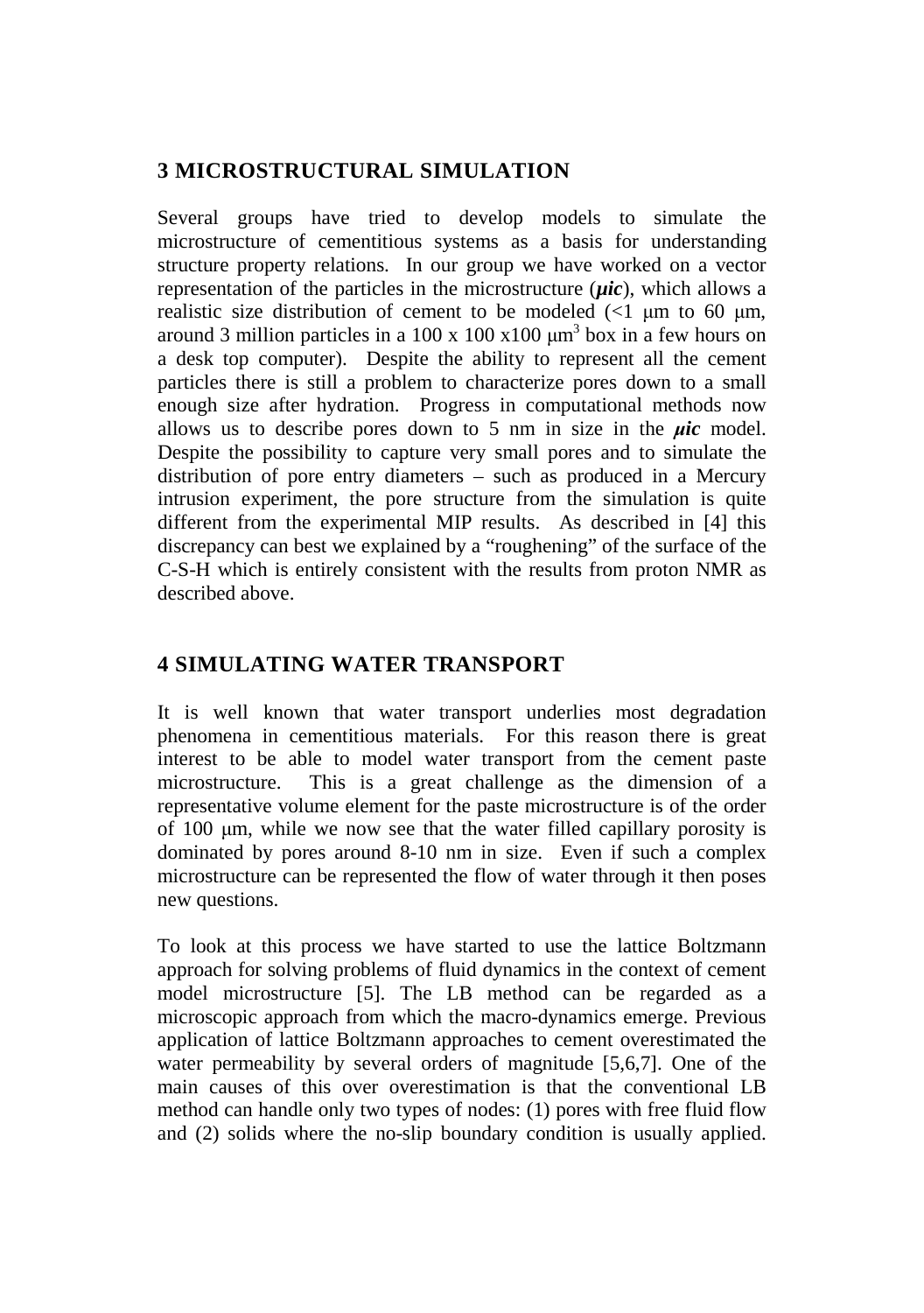This is inconvenient for multi-scale heterogeneous porous media because resolving the flow requires an excessive amount of computational resources. Consequently, previous applications were limited to a percolated capillary pore network and failed to capture the complexity of the flow. Recently we developed a 3D LB model based on the effective media approach to calculate the permeability of cement model microstructures determined using the model μIC. The model comprises capillary pores, C-S-H gel pores and solid phases. Critical input, such as the C-S-H density and water-filled capillary porosity, are taken from the proton magnetic resonance relaxation analysis emerging results [1,3]. The bulk C-S-H is assigned a very low permeability that connects the depercolated water-filled capillary pores and air voids [8,9].

The results from this approach suggest that the strong variation in permeabilities found in the literature almost certainly results from quite small differences in the degree of saturation of the materials studied. After setting the chemical shrinkage associated with the hydration reaction will cause the formation of voids. Most materials designated as water cured are only immersed in water after demoulding at 18 to 48 hours when the material may already contain significant voids. Even samples which are put under water before setting must be thin enough for the water fully access the porosity.

#### **5 ACKNOWLEDGEMENTS**

Two of the three projects (Muller, Zalzale) referred to in this work are funded by the European community (FP7/2007–2013) under grant agreement 264448. The third is funded by the Swiss National science Foundation. The authors also thank the Nanocem network for support, both financial and through discussions with colleagues.

#### **REFERENCES**

- [1] Muller, Arnaud C. A.; Scrivener, Karen L.; Gajewicz, Agata M.; McDonald, P.M., "Densification of C-S-H Measured by H-1 NMR Relaxometry" J . Phys. Chem. C 117 (1) 403-412 Jan 2013, DOI: 10.1021/jp3102964
- [2] Valori, Andrea; McDonald, Peter J.; Scrivener, Karen L "The morphology of C-S-H: Lessons from 1H nuclear magnetic resonance relaxometry", accepted Cement and Concrete Research
- [3] Muller, A. C. A., Scrivener, K. L., Gajewicz, A. M., McDonald, P. J., "Use of bench-top NMR to measure the density, composition and desorptionisotherm